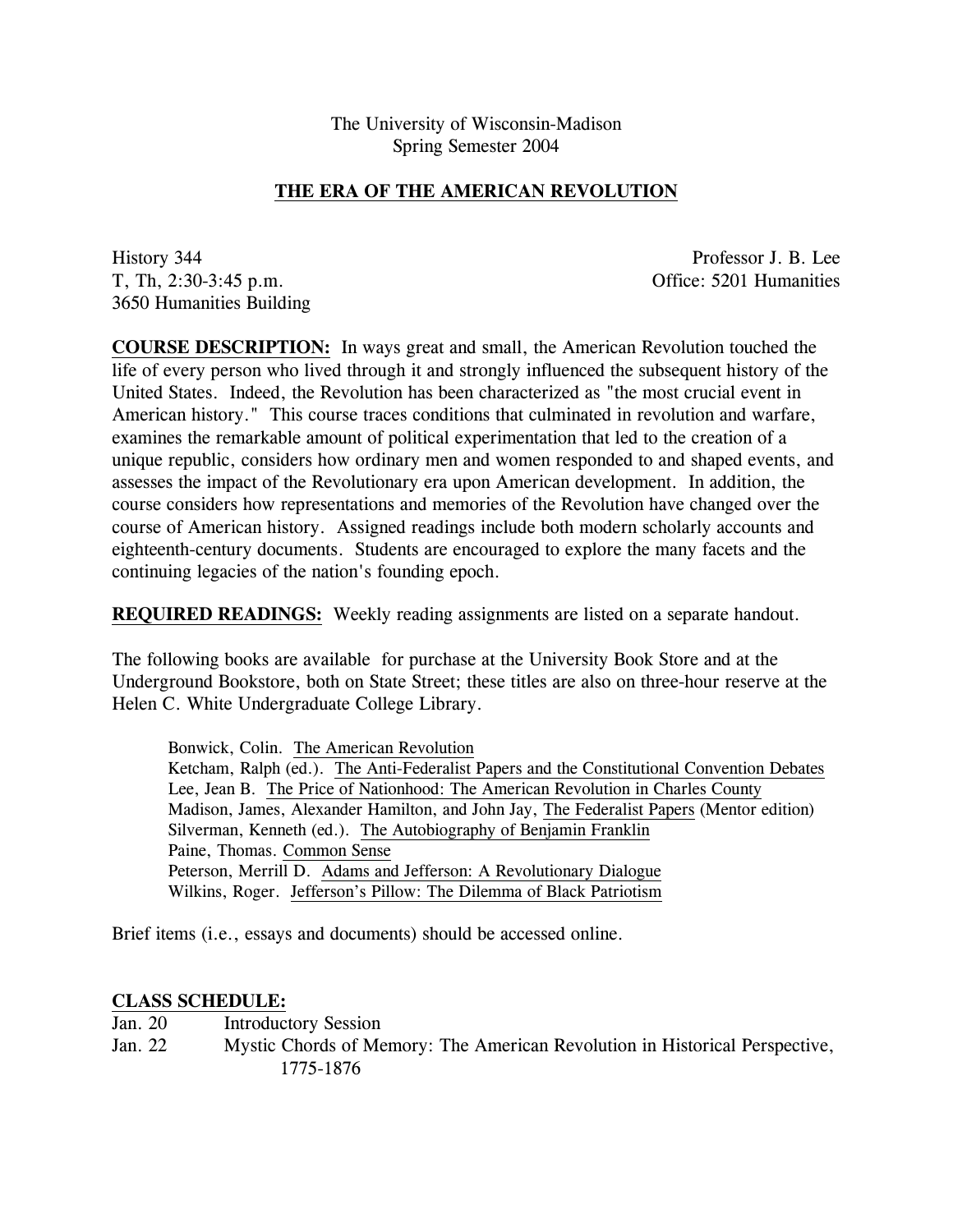| Jan. 27     | Great Britain and Its Empire                          |
|-------------|-------------------------------------------------------|
| Jan. 29     | <b>Colonial Landscapes</b>                            |
| Feb. 3      | Degrees of Freedom                                    |
| Feb. 5      | Religion and Revolution in Eighteenth-Century America |
| Feb. 10     | An Enlightened Age                                    |
| Feb. 12     | The Theory and Practice of Government                 |
| Feb. 17     | Warfare and the Empire                                |
| Feb. 19     | Parliamentary Reforms, Colonial Responses             |
| Feb. 24     | Resistance                                            |
| Feb. 26     | Crisis of the Empire                                  |
| Mar. 2      | Independence                                          |
| Mar. 4      | <b>MIDTERM EXAM</b>                                   |
| Mar. 9      | War: 1775-77                                          |
| Mar. 11     | War: 1778-81                                          |
| Mar. 16, 18 | <b>SPRING BREAK</b>                                   |
| Mar. 23     | Musical Reflections of the Revolution                 |
| Mar. 25     | A Confederation of Sovereign States                   |
| Mar. 30     | Crises of the 1780s                                   |
| Apr. 1      | Creation of the Constitution                          |
| Apr. $6$    | Preparation for debate on the Constitution            |
| Apr. 8      | <b>DEBATE:</b> Federalists vs. Anti-Federalists       |
| Apr. 13     | Ratification and the Bill of Rights                   |
| Apr. 15     | <b>Establishing Federal Government</b>                |
| Apr. 20     | Origins of American Foreign Policy                    |
| Apr. 22     | <b>Legitimizing Political Opposition</b>              |
| Apr. 27     | The Contagion of Liberty                              |
| Apr. 29     | The Problem of Slavery in an Age of Revolution        |
| May 4       | Origins of American Patriotism                        |
| May 6       | A Continuing Revolution                               |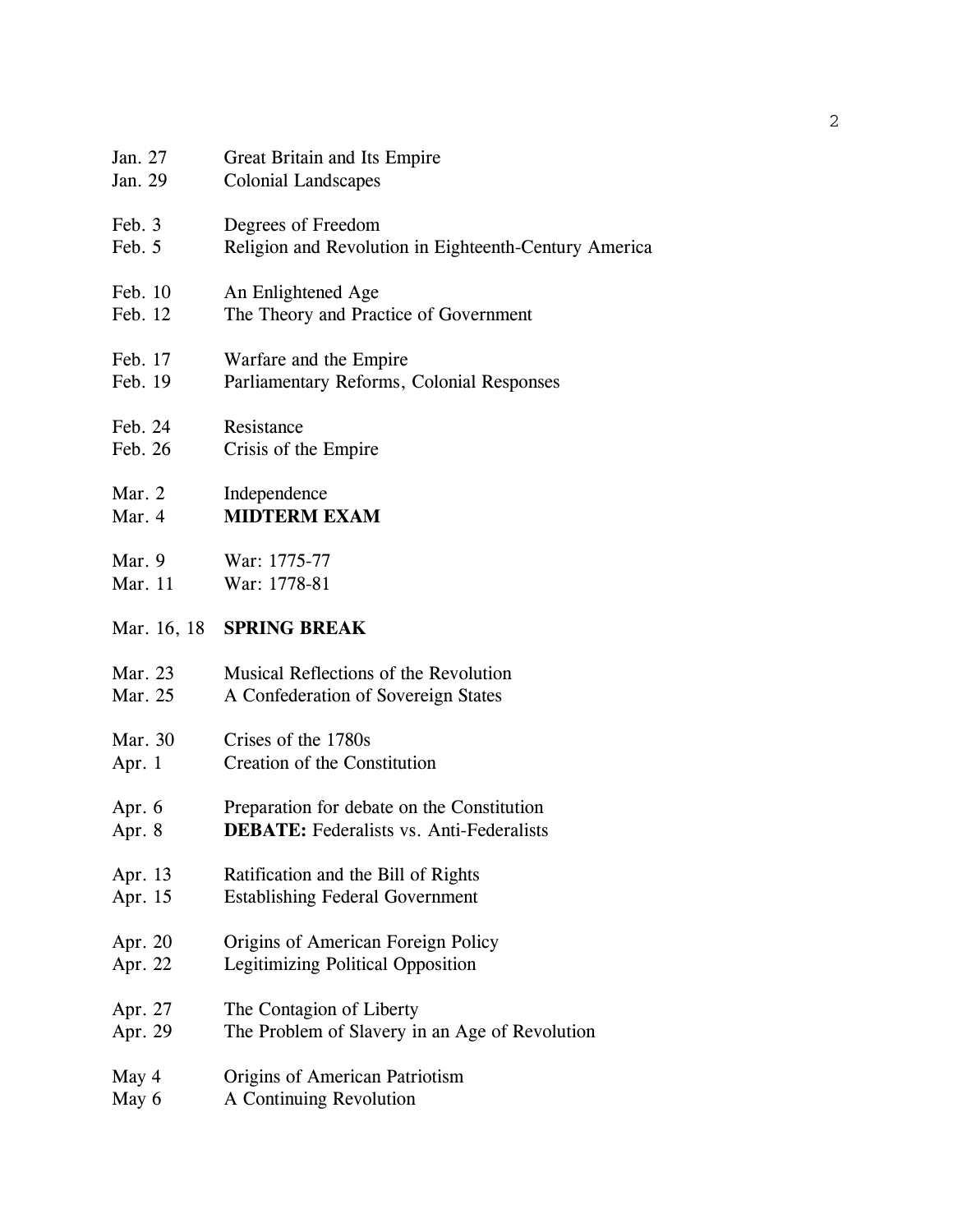May 11 **FINAL EXAM -- 5:05 pm** Place to be announced. (Tuesday)

**DISCUSSION SECTIONS AND READING ASSIGNMENTS:** All undergraduates must take History 344 as a four-credit course and be enrolled in one of the following weekly discussion sections:

| Mondays   | $11:00$ am         | 2221 Humanities                  |
|-----------|--------------------|----------------------------------|
|           | $12:05 \text{ pm}$ | 2619 Humanities                  |
|           | $2:25$ pm          | 2619 Humanities                  |
|           | $3:30 \text{ pm}$  | 2637 Humanities                  |
| Tuesdays  | $8:50$ am          | 2611 Humanities                  |
|           | $9:55$ am          | 2625 Humanities                  |
| Thursdays | $12:05 \text{ pm}$ | 2611 Humanities (Honors Section) |
| Fridays   | $9:55$ am          | 2611 Humanities                  |
|           | $11:00 \text{ pm}$ | 2611 Humanities                  |

**Note:** Each week, students are expected to read the assigned material *before* their discussion section meets, and to participate actively in class discussion.

**GRADING:** 40% - Participation in discussion sections (including assigned written work) 25% - Midterm exam 35% - Final exam

**A WORD ABOUT PLAGIARISM:** Plagiarism (submitting someone else's ideas and words as one's own) is a serious offense that will result in a grade of F on the assignment. Should a second offense occur, the course grade will be F.

**RELIGIOUS HOLIDAYS:** According to University policy, students who expect to be absent from class work because of religious holidays must, within the first two weeks of class, notify the instructor (in this case the student's assigned TA) of the specific date(s) on which s/he will be absent. Students bear the responsibility for arranging make-up assignments. If necessary, reasonable limits on the total number of days claimed by any one student will be set.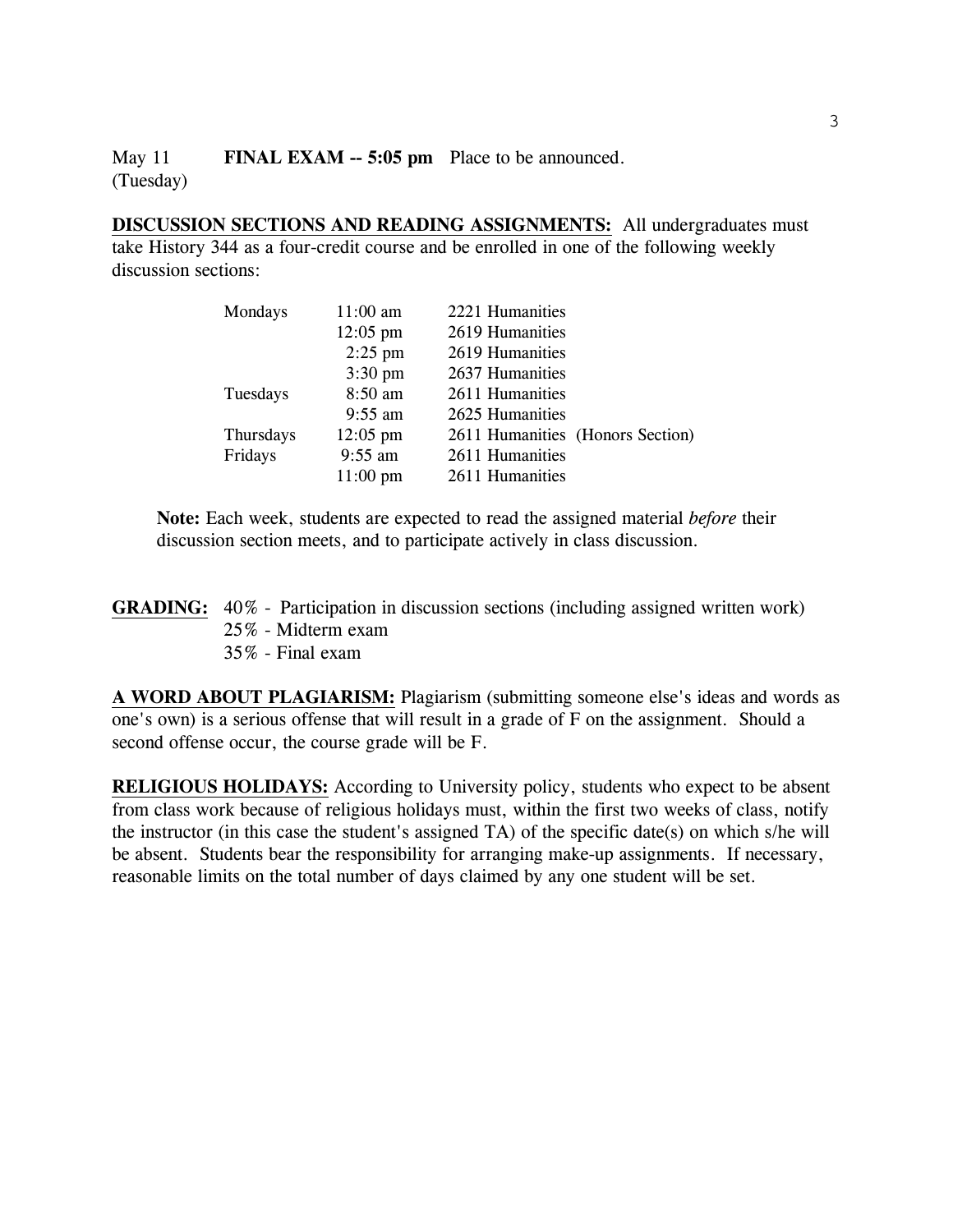## **ASSIGNED READINGS:**

| Jan. 20-23 | No discussion sections this week.                                                                                                                                                                                                                                                                 |
|------------|---------------------------------------------------------------------------------------------------------------------------------------------------------------------------------------------------------------------------------------------------------------------------------------------------|
| Jan. 26-30 | Alfred F. Young, "George Robert Twelves Hewes (1742-1840): A Boston<br>Shoemaker and the Memory of the American Revolution," William and<br>Mary Quarterly 38 (1981): 561-623<br>Colin Bonwick, The American Revolution, chap. 1<br>Jean B. Lee, The Price of Nationhood, introduction and part 1 |
| Feb. 2-5   |                                                                                                                                                                                                                                                                                                   |
| Feb. 9-13  | Bernard Bailyn, "Power and liberty: A Theory of Politics," chap. 3 in The<br>Ideological Origins of the American Revolution<br>Bonwick, The American Revolution, chaps. 2-3<br>Document: selection from John Locke's Second Treatise of Government                                                |

Feb. 16-20 Thomas Paine, Common Sense Document: The Declaratory Act

## Feb. 23-27

- Mar. 1-5 No discussion sections this week. The teaching assistants will arrange a review session prior to the mid-term exam.
- Mar. 8-12 John Shy, "The Military Conflict Considered as a Revolutionary War," A People Numerous and Armed: Reflections on the Military Struggle for American Independence (1st ed.), 193-223 Lee, The Price of Nationhood, chaps. 5-6

Mar. 22-26

Mar. 29-Apr. 2

Apr. 5-9

Apr. 12-16